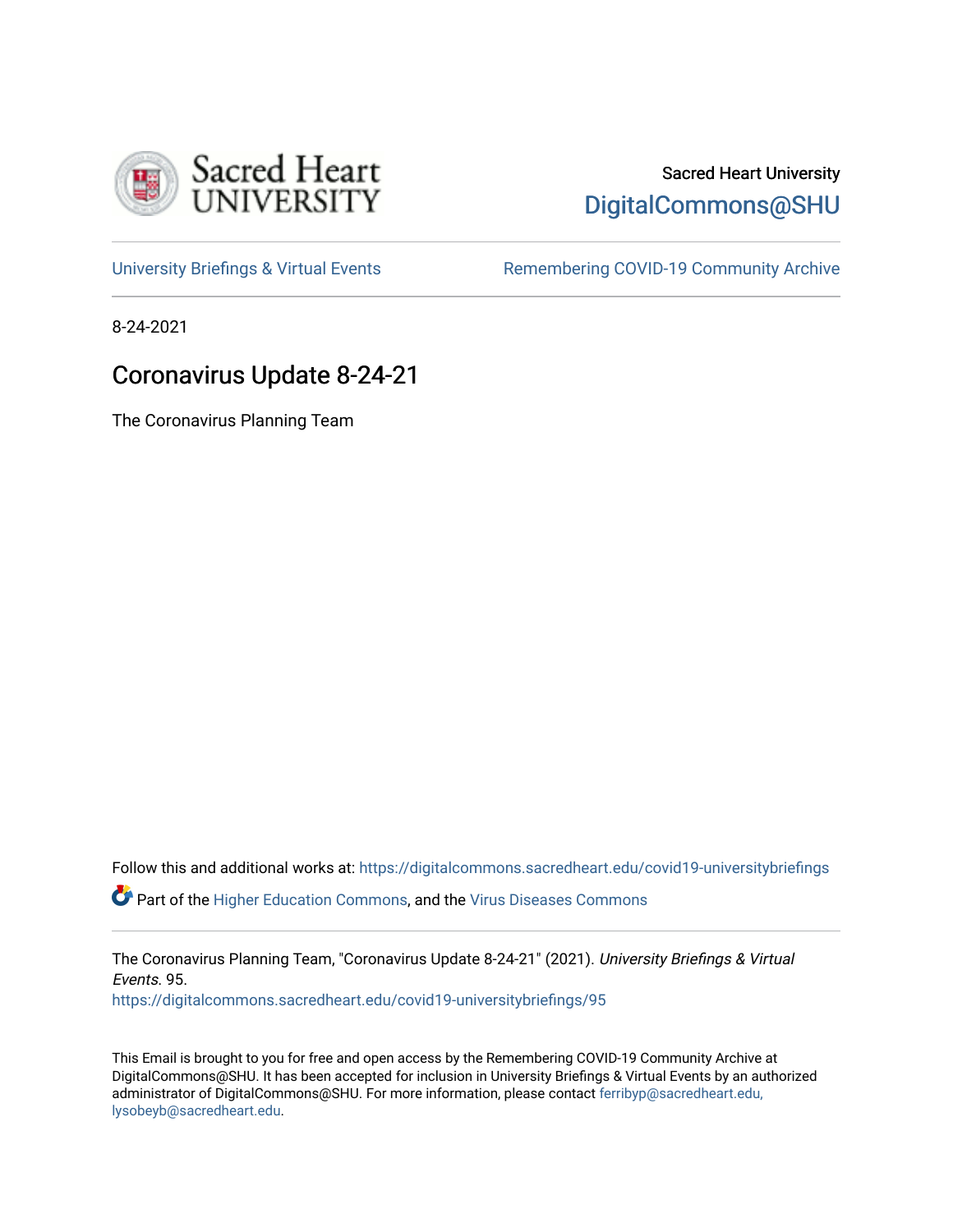Tue 8/24/2021 3:52 PM

Coronavirus Planning Contact Us [coronavirusplanningcontactus@sacredheart.edu](mailto:coronavirusplanningcontactus@sacredheart.edu)

#### **Coronavirus Update 8-24-21**

Dear members of the Sacred Heart University community,

Today we want to focus on the procedures and protocols you follow if you have COVID symptoms or if you test positive for COVID. The [CampusClear](https://apps.apple.com/app/campusclear/id1516163872?l) app can also help you with this, so please make sure that you are checking in with the app each morning before you head outside.

#### **COVID Protocols for Full and Part-time Undergraduate Students**

- If you have any of the symptoms of COVID that appear on the CampusClear app, you should contact student health services (203-371-7838) for guidance and/or evaluation. You will need to be tested, either by student services or elsewhere. You should not go to class until you have had a negative PCR test and should limit your exposure to others. Wear a mask.
- If you test positive for COVID, you need to inform student health services. They will give you guidance on the isolation protocol. You should start making plans to leave campus if you live in a residence hall. If it is after hours for health services, you will need to contact public safety about your positive result.

You will need to isolate for 10 days from the onset of your symptoms or from the date of your positive test if you are asymptomatic. Isolation after a positive COVID test is necessary whether or not you are fully vaccinated. Student health services will help you determine your isolation dates.

- If you live in campus housing and have to quarantine or isolate, you will need to go home. You may be temporarily housed at the West Campus Guest House until you can get home, but this will be for a maximum of 24 hours. If you live off campus, you can isolate at your off-campus housing or at home. You may also want to contact your instructors and/or the dean of your college to ensure you don't fall behind on any requirements for your program.
- If you are identified by contact tracing as a close contact of someone who has tested positive for COVID (you have been within six feet of them for more than 15 minutes in a 24-hour period), you will need to provide additional information to the contact tracing unit. **These calls will come from Colorado or California, so please pick up** if you get such a call. If you are fully vaccinated with no symptoms and are identified as a close contact, you will NOT need to quarantine. You will, however, need to get a COVID test within three to five days of your exposure—even if you don't have symptoms—and you will need to wear a mask indoors in public for 14 days or until you have a negative test result. (Currently, we are all wearing masks in indoor public places.) If you are not fully vaccinated, you will need to quarantine at home.

#### **COVID Protocols for Graduate Students**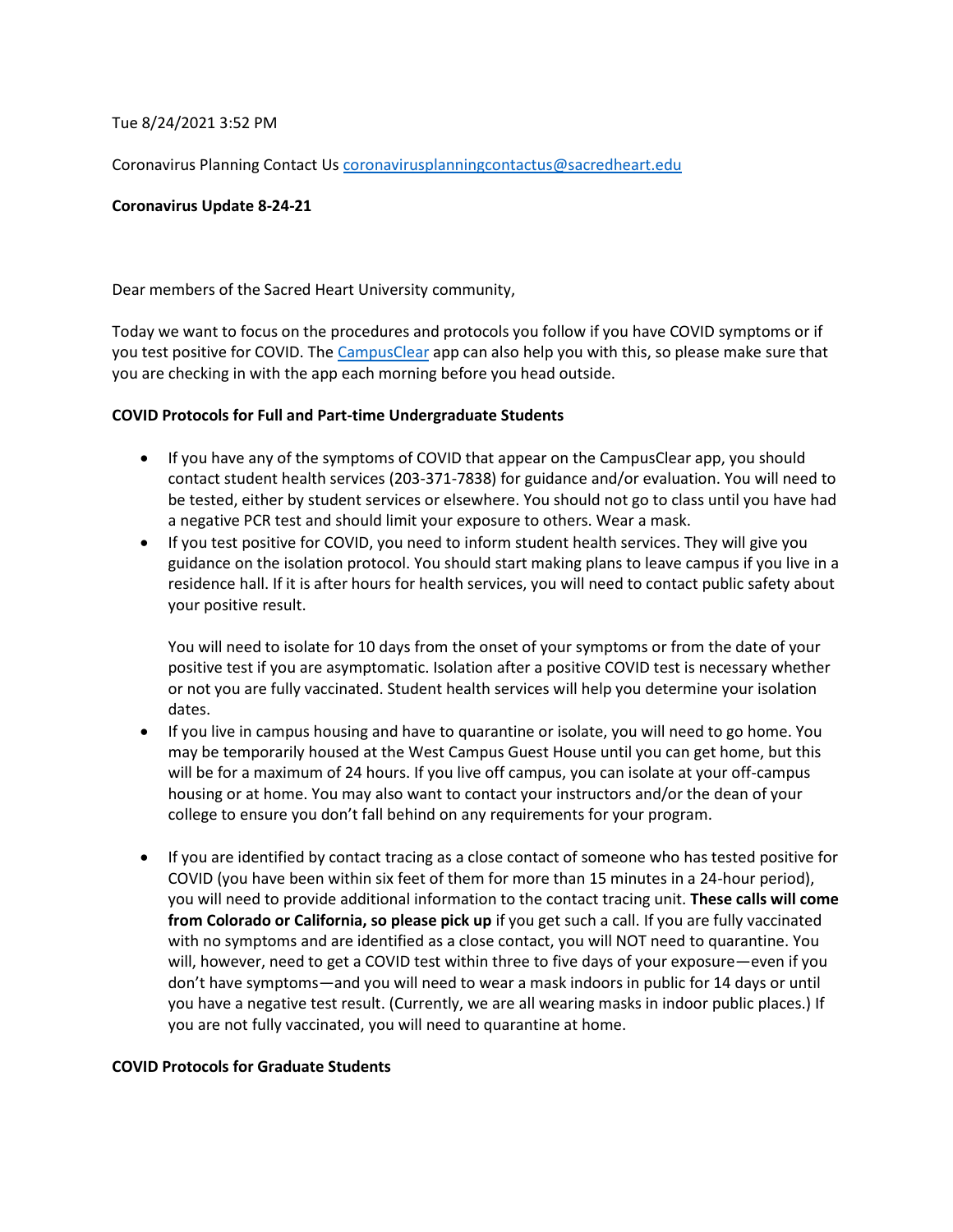- If you have any of the symptoms of COVID that appear on the CampusClear app, you will need to stay away from campus and be tested for COVID. You should not go to in-person classes until you have had a negative PCR test and should limit your exposure to others. Wear a mask.
- If you test positive for COVID, you need to inform student health services. They will give you guidance on the isolation protocol. You will need to isolate for 10 days from the onset of your symptoms or from the date of your positive test if you are asymptomatic. Isolation after a positive COVID test is necessary whether or not you are fully vaccinated. Student health services will help you determine your isolation dates. You may also want to contact your instructors and/or the dean of your college to ensure you don't fall behind on any requirements for your program.
- If you are identified by contact tracing as a close contact of someone who has tested positive for COVID (you have been within six feet of them for more than 15 minutes in a 24-hour period), you will need to provide additional information to the contact tracing unit. **These calls will come from Colorado or California, so please pick up** if you get such a call. If you are fully vaccinated with no symptoms and are identified as a close contact, you will NOT need to quarantine. You will, however, need to get a COVID test within three to five days of your exposure—even if you don't have symptoms—and you will need to wear a mask indoors in public for 14 days or until you have a negative test result. (Currently, we are all wearing masks in indoor public places.) If you are not fully vaccinated, you will need to quarantine at home.

### **COVID Protocols for Faculty and Staff**

- If you have any of the COVID symptoms that appear on the [CampusClear](https://apps.apple.com/app/campusclear/id1516163872?l) app, you will need to stay home. You should contact your supervisor for further guidance, and you should wear a mask.
- If you test positive for COVID, **you cannot come to campus**. You will need to contact Julia Nofri in human resources (203-365-4837). You will then be contacted by someone from contact tracing for additional information and to advise you of your responsibilities.
- If you test positive for COVID, you will be required to isolate for 10 days from the onset of your symptoms or from the date of your positive COVID test if you are asymptomatic. This applies whether you are vaccinated or not. You will be given your isolation dates by human resources after you speak with a member of the contact tracing team.
- If you are identified as a close contact of someone who tested positive for COVID (you have been within six feet of them for more than 15 minutes in a 24-hour period), you will be called by a contact tracer for additional information and to advise you of your responsibilities. If you are fully vaccinated with no COVID symptoms and are identified as a close contact, you will NOT need to quarantine. You will, however, need to get a COVID test within three to five days of your exposure—even if you don't have symptoms—and you will need to wear a mask indoors in public for 14 days or until you have a negative test result. (Currently we are all wearing masks in indoor public places.) If you are not fully vaccinated, you will need to quarantine at home. Directions on how to upload your test results after exposure will be sent to you from human resources.

### **On-campus Testing for Unvaccinated Students**

Students who have received an exemption from vaccination will need to be tested weekly. Testing will be available on campus Monday-Thursday from 8:30 to noon.